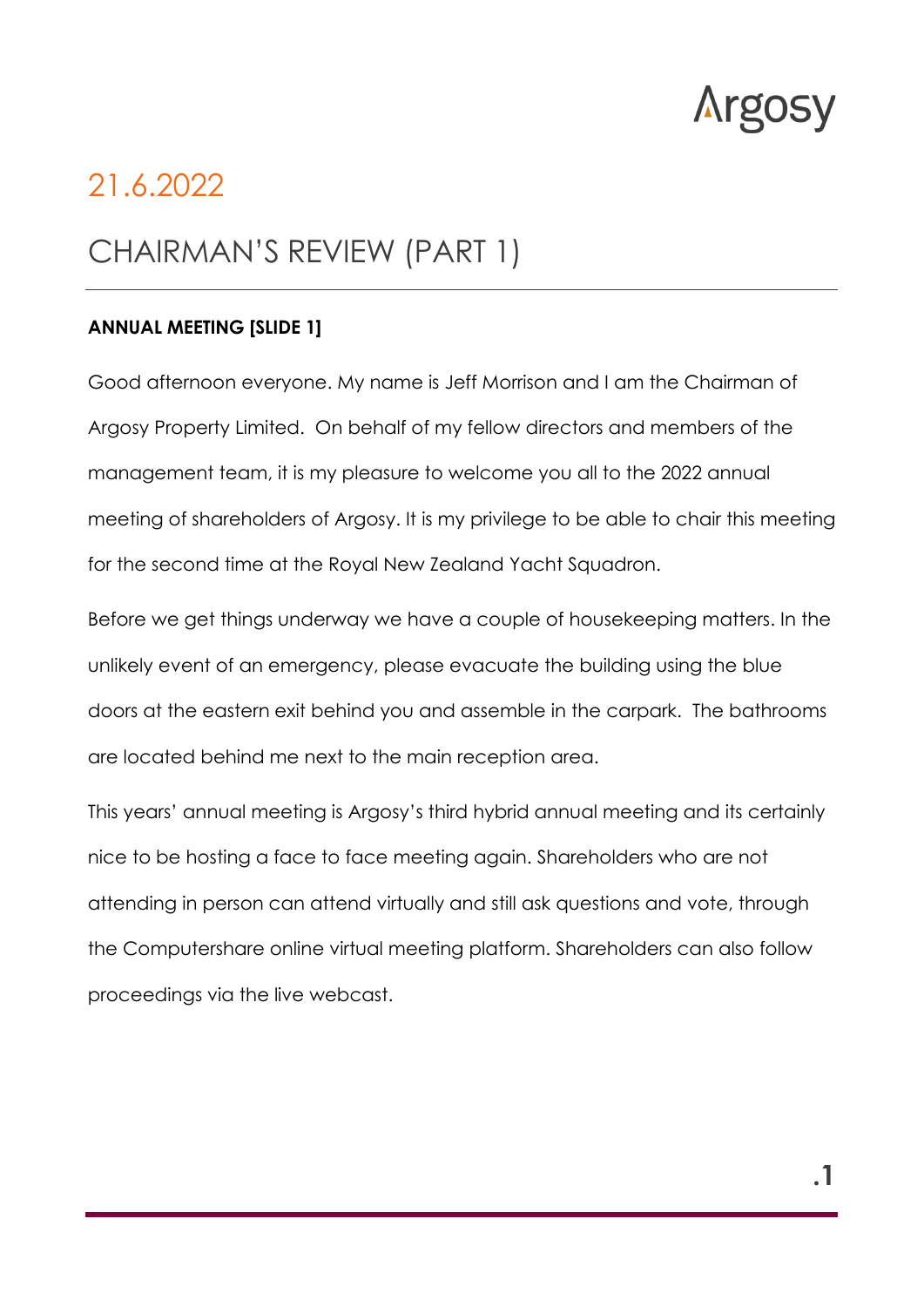

Today's meeting will focus on our recent strong FY22 results, our long term strategy for growth and progress around our sustainability strategy where we have some exciting projects in the pipeline.

Before we get to that, there are a few procedural differences we need to run through for our hybrid meeting to run smoothly.

## **[SLIDE 2]**

#### INSTRUCTIONS FOR WEBCAST PARTICIPANTS

For shareholders participating through the live webcast, **polling on the three resolutions has now opened.** Votes can be cast by selecting the polling icon on the instruction screen and following the prompts. Votes can be amended up until the time the poll closes, which is at the conclusion of the meeting.

Now the meeting has started, questions can also be submitted through the webcast portal. We have allocated time to address these at the relevant time in the meeting, but they can be submitted at any stage.

If you experience any technical issues casting your vote or submitting questions, please refer to the instructions provided in the Virtual Annual Meeting Guide that accompanied the Notice of Meeting or you can call Computershare on 0800-650- 034.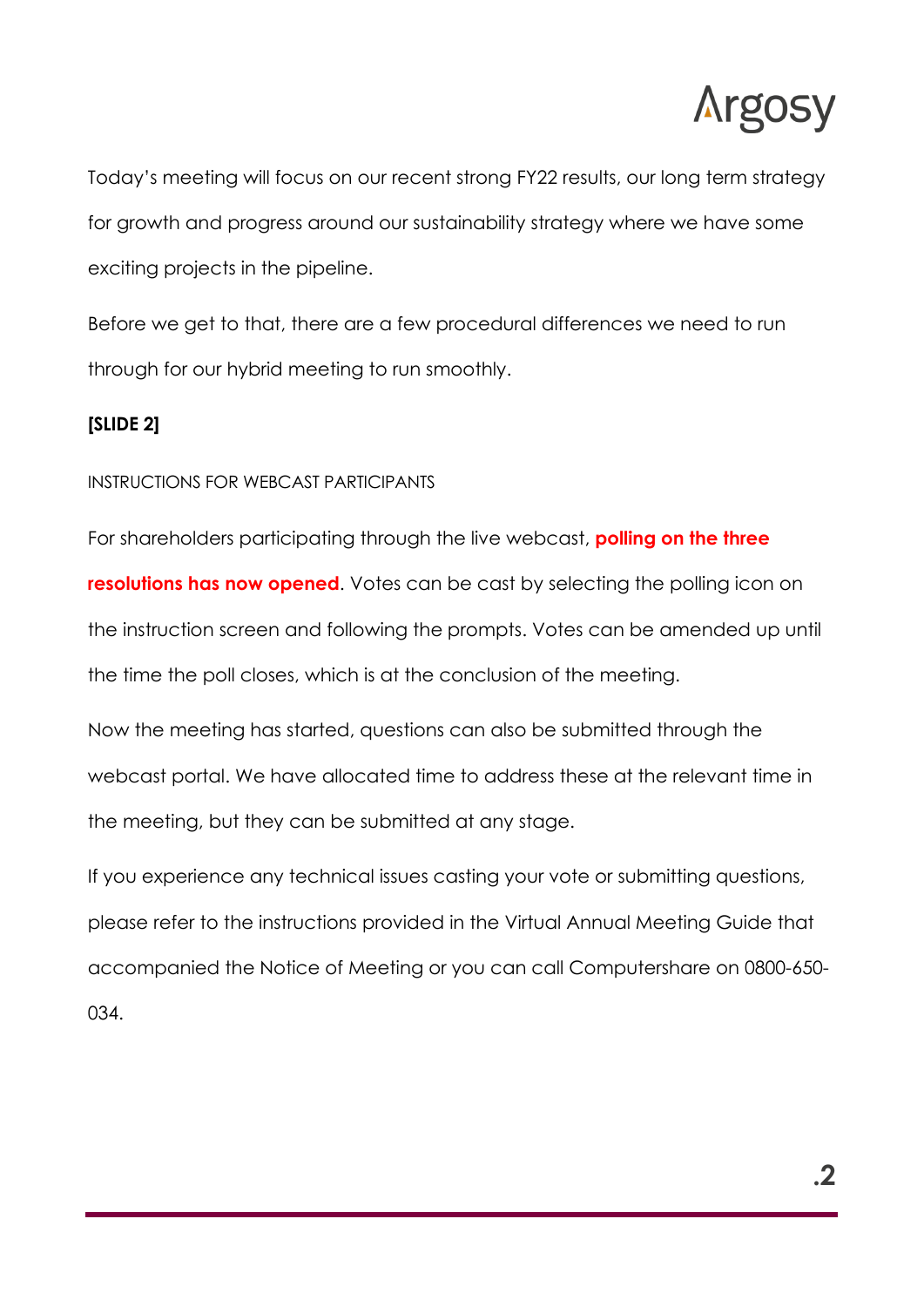

#### **[SLIDE 3]**

With those new procedural matters explained, lets get things underway.

I'd like to record that the Notice of the Meeting was duly given on 19 May 2022 and as there are at least 5 shareholders here today, there is a quorum present. Accordingly, I declare the 2022 Annual Meeting of Argosy Property Limited - open.

#### Your Board of Directors

There is detailed information about the Board in the 2022 Annual Report, however I will briefly introduce them to you.

To my right is Stuart McLauchlan. Stuart was appointed to the Board in August 2018 and is a prominent businessman and company director. He is Chairman of the NZ Sports Hall of Fame and Scott Technology Limited and a director of EBOS Group Limited and several other companies.

Next, we have Chris Gudgeon who joined the Board in November 2018. He has been involved in property investment, development and construction in New Zealand for more than 25 years and is currently a director of Crown Infrastructure Partners and Ngāti Whātua Ōrākei Whai Rawa Limited. He was previously Chief Executive of Kiwi Property Group. Chris' position as director is up for re-election and we'll hear from him later in the meeting.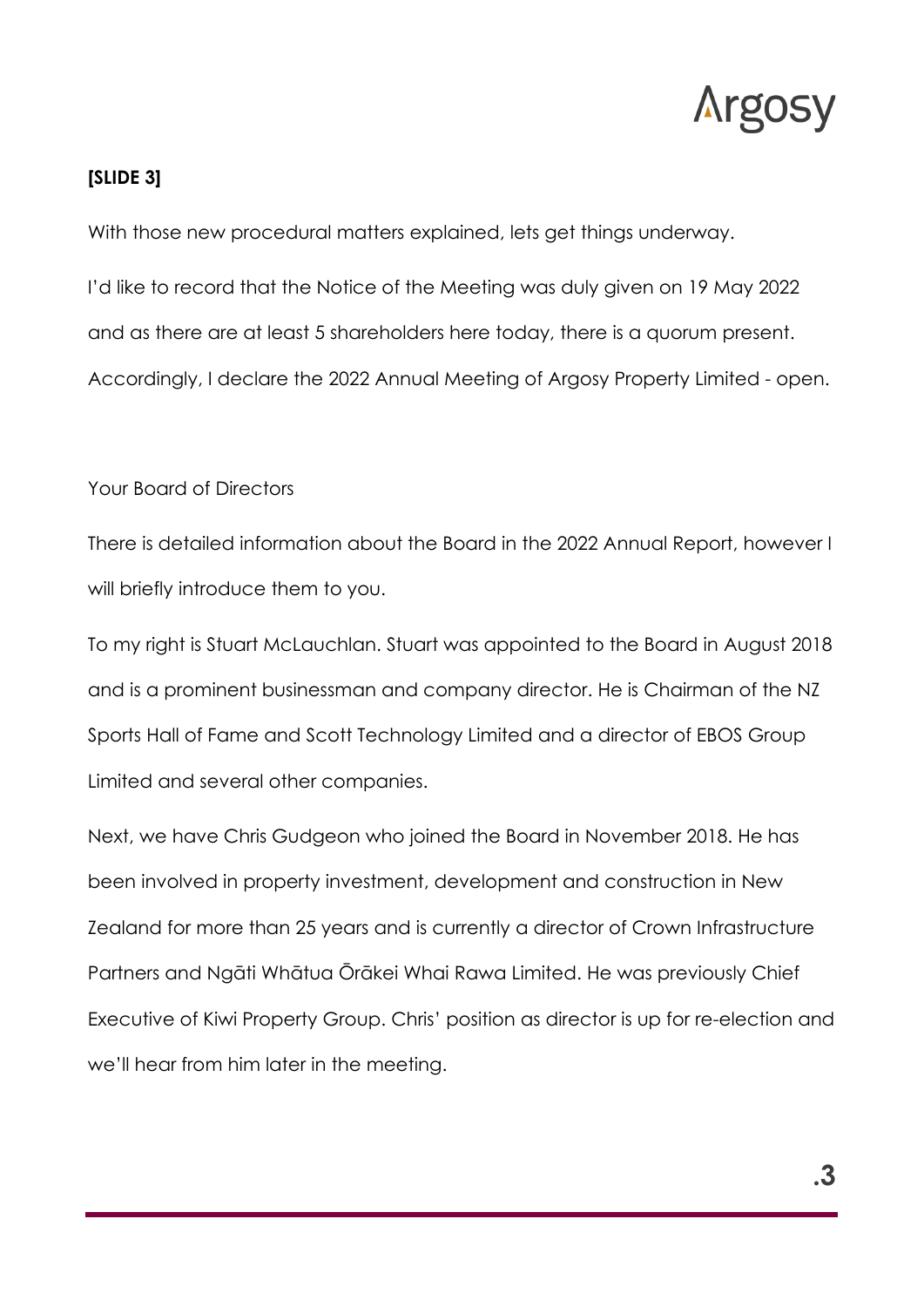

Next to Chris, we have Mike Pohio. Mike was appointed in February 2019 and has over 25 years of corporate experience across a range of industries including property, investment, ports/logistics and dairy.

Mike holds a number of directorships and is currently the Chairman of Ngāi Tahu Holdings Corporation. Mike's position as director is up for re-election and we'll also hear from him later in the meeting.

Next to Mike, we have Rachel Winder. Rachel was first appointed to the Board in August 2019. Rachel has been involved in the property sector for over 20 years in a variety of roles including strategy, portfolio management, facilities management and development.

Next, we have Martin Stearne. Martin has over 20 years commercial and capital markets experience, and currently holds appointments to the NZX Listing Subcommittee, the Takeovers Panel and the Investment Committee of the Impact Enterprise Fund. He is a member of INFINZ and ICEAngels.

Finally, I have been a director since July 2013 and have over 40 years of experience as a property lawyer, 29 of them as a commercial property partner at Russell McVeagh. As well as my newish role as Chairman of Argosy, I also chair the Remuneration Committee and sit on the Company's Audit and Risk Committee.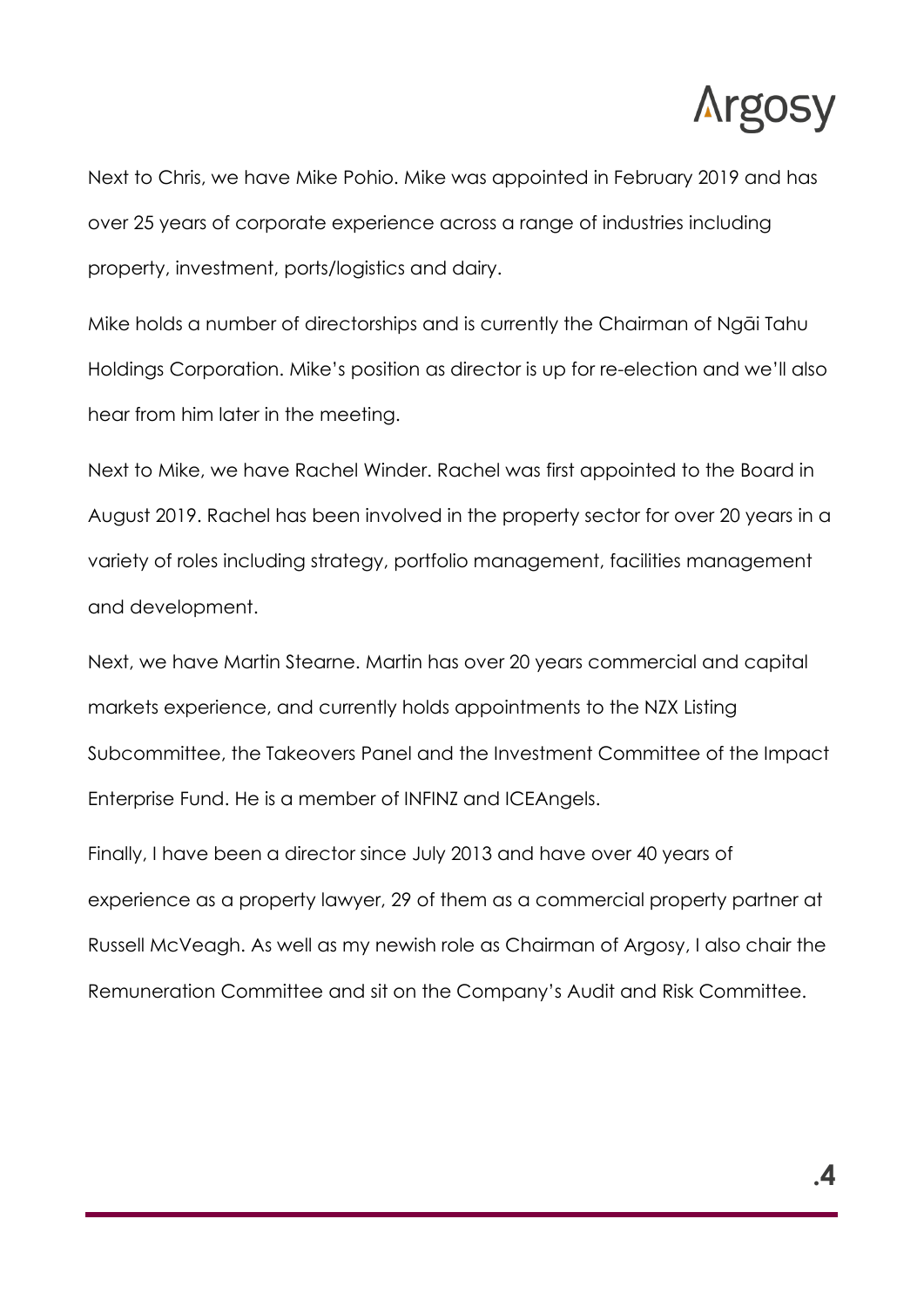

# **[SLIDE 4]**

Seated next to the Board of directors is the Chief Executive, Peter Mence and the Chief Financial Officer, Dave Fraser. We also have several other members of the management team here today.

As you know Argosy is reporting its results for a second covid disrupted year and on behalf of your board I would like extend our collective appreciation to the management team for another job well done.

I would also like to welcome our auditors, Deloitte, our solicitors, Harmos Horton Lusk, our Registrar, Computershare and our tax advisors, KPMG, to the meeting.

# **AGENDA [SLIDE 5]**

The agenda for this afternoon's meeting will be as follows:

- As Chairman, I will deliver a review of Argosy's 2022 results and strategy;
- This will be followed by a more detailed review of Argosy's performance by our Chief Executive, Peter Mence;
- Following Peter's review, we will take questions from Shareholders;
- We will then move to the formal resolutions of the Meeting;
- And finally, we will then attend to any general business.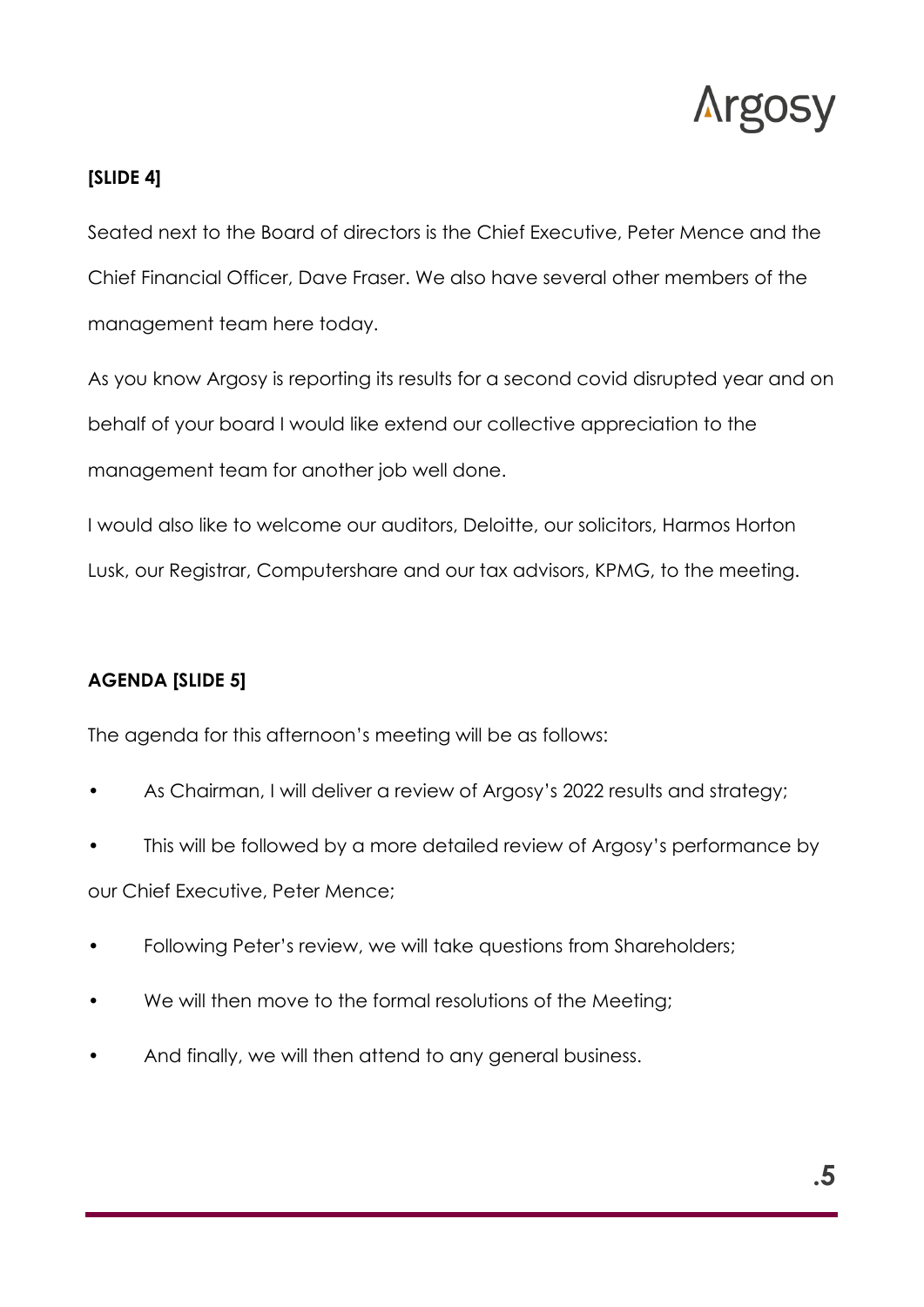

After the meeting has been formally closed, please stay for refreshments where the Directors and Executives of Argosy will be available to discuss any queries you may have.

## PROXIES

Proxies have been received in respect of 352,475,278 shares and these have been audited by Deloitte. There are 846,723,895 shares on issue.

# **CHAIRMAN'S INTRODUCTION [SLIDE 6]**

I am really pleased to now present to you a summary of the Company's performance for the year ended 31 March 2022. You will have received the 2022 Annual Report and financial statements, either by post or electronically, depending on your preference.

# **FY22 ACHIEVEMENTS [SLIDE 7]**

The 2022 financial year certainly proved to be an incredibly challenging one and we're very pleased with the way management has navigated Argosy through those challenges.

The 2022 results again reflected a business that continues to demonstrate resilience.

**.6**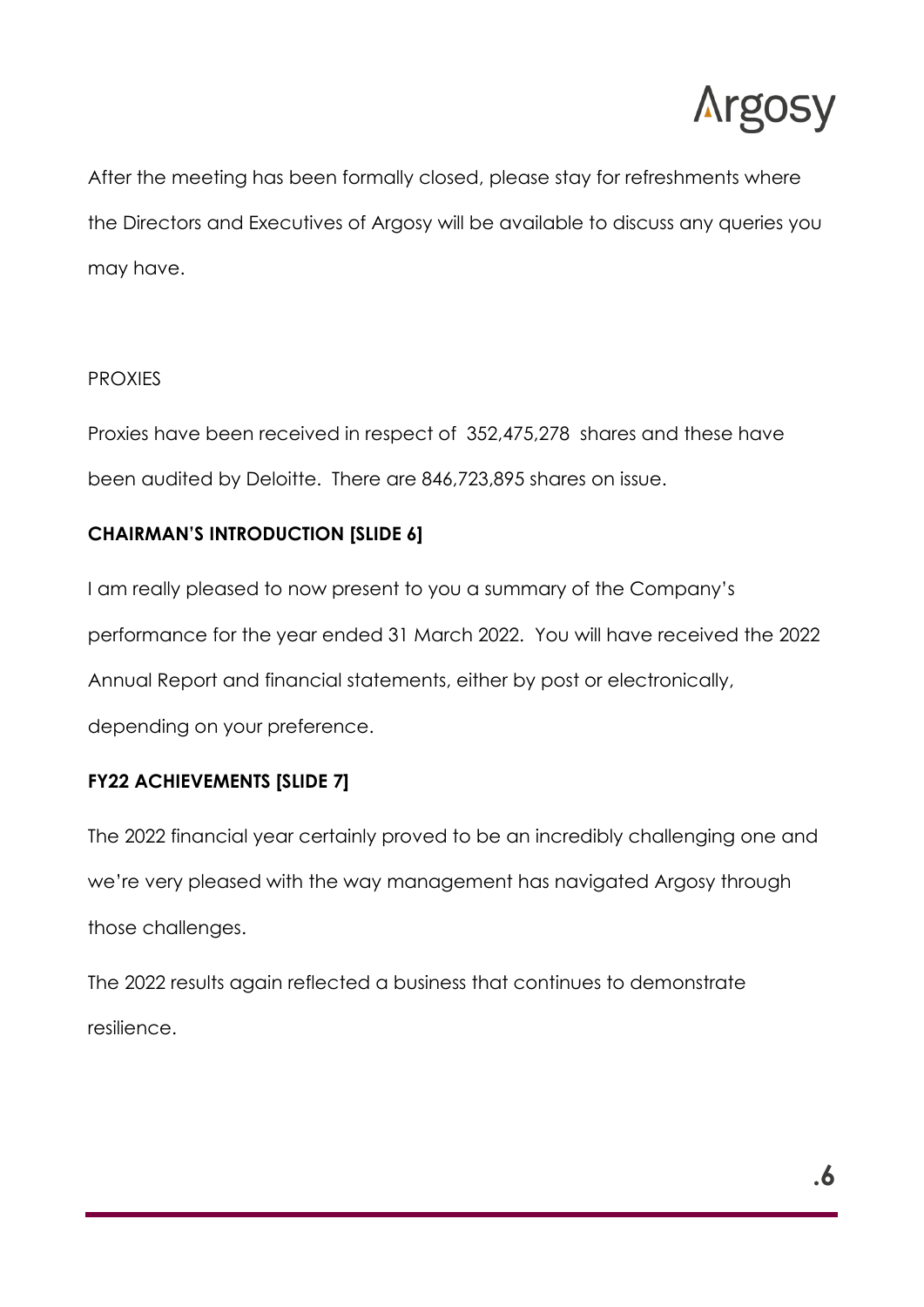

We delivered strongly on our sustainability and development strategy and the recent handover of the now completed 8 Willis Street is a great example of this. We're targeting a 6 Green Star Built rating here which will certify that the building has been built to *World Leading* standards. As a corporate entity, we also achieved Toitu net carbon zero certification and initiated our emissions reduction plan.

We also continued to build and maintain strong relationships with tenants, which was verified through our tenant survey results, and completed new leases with Government tenants.

Peter will speak to the property and financial achievements in more detail in his presentation shortly.

We are progressing planning and delivery around our bigger long term strategic growth drivers with our two large Auckland industrial estate opportunities and our rejuvenation of older office properties into modern, attractive green buildings to support our carbon reduction plan of 30% over the next 10 years.

While there are still a few headwinds as we start the 2023 financial year, such as inflation, interest rates and supply chain disruption which are impacting markets generally, Argosy's sound financial and portfolio position provides sees the business well placed to manage any near term economic volatility.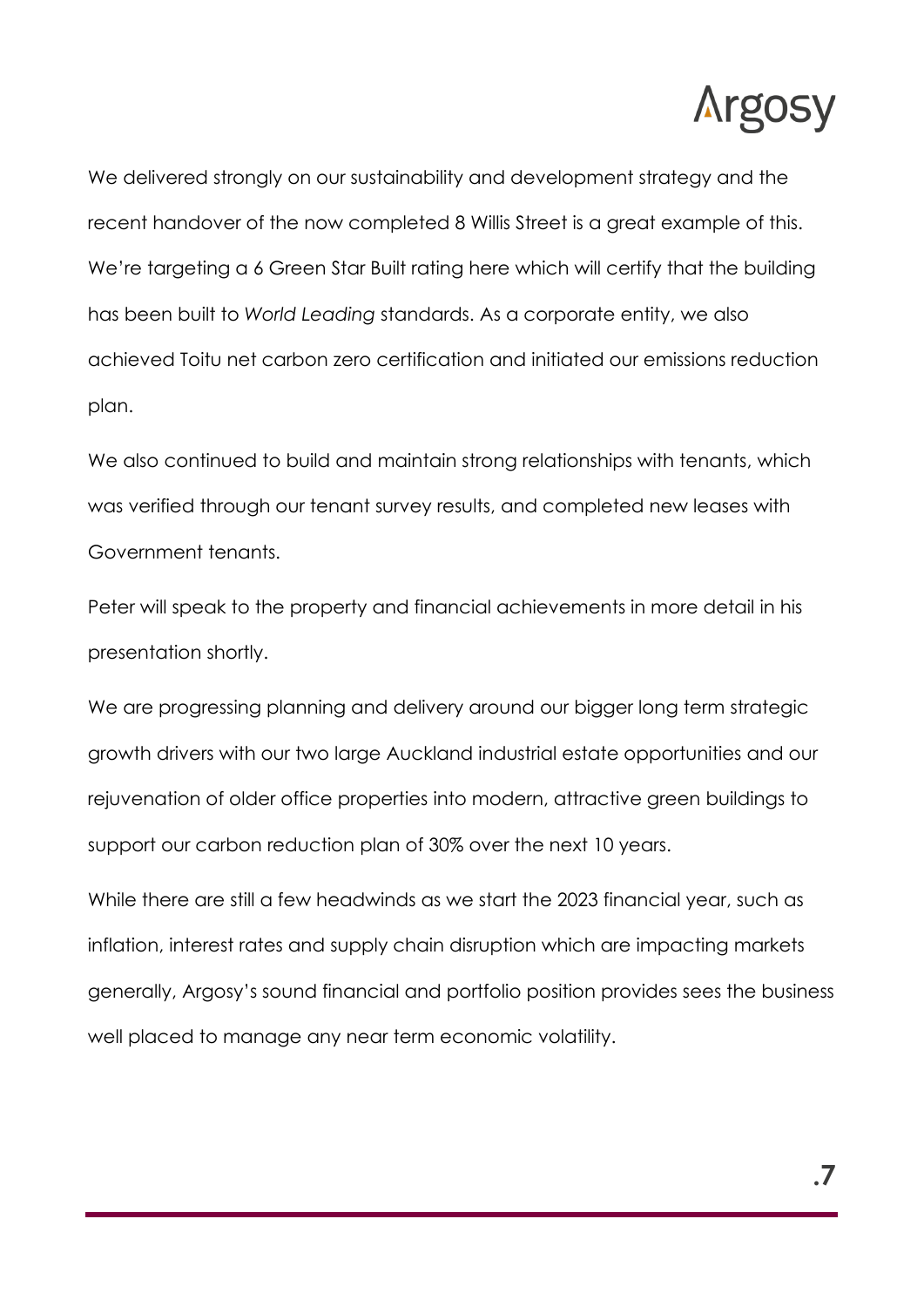

### **VISION – BUILDING A BETTER FUTURE [SLIDE 8]**

Our vision of building a better future will continue to be underpinned by the three core pillars of being a green, resilient business owning a quality portfolio diversified by sector, tenant and location.

Our long term strategy remains focused on;

• reducing our impact on the environment, focusing on our carbon reduction aspirations, developing more greening buildings and providing better spaces for tenants and their people;

• engaging more deeply with and making a bigger difference in our communities we impact on; and

• maintaining the highest levels of corporate behaviour and accountability.

Argosy's future will be driven by maintaining our leading market position of rejuvenating and redeveloping existing buildings into green buildings and driving growth into the attractive Auckland Industrial sector, especially over the medium term.

In summary, our strategy of creating a green, resilient and diversified business is about ensuring we can produce measurable and sustainable dividend growth to shareholders.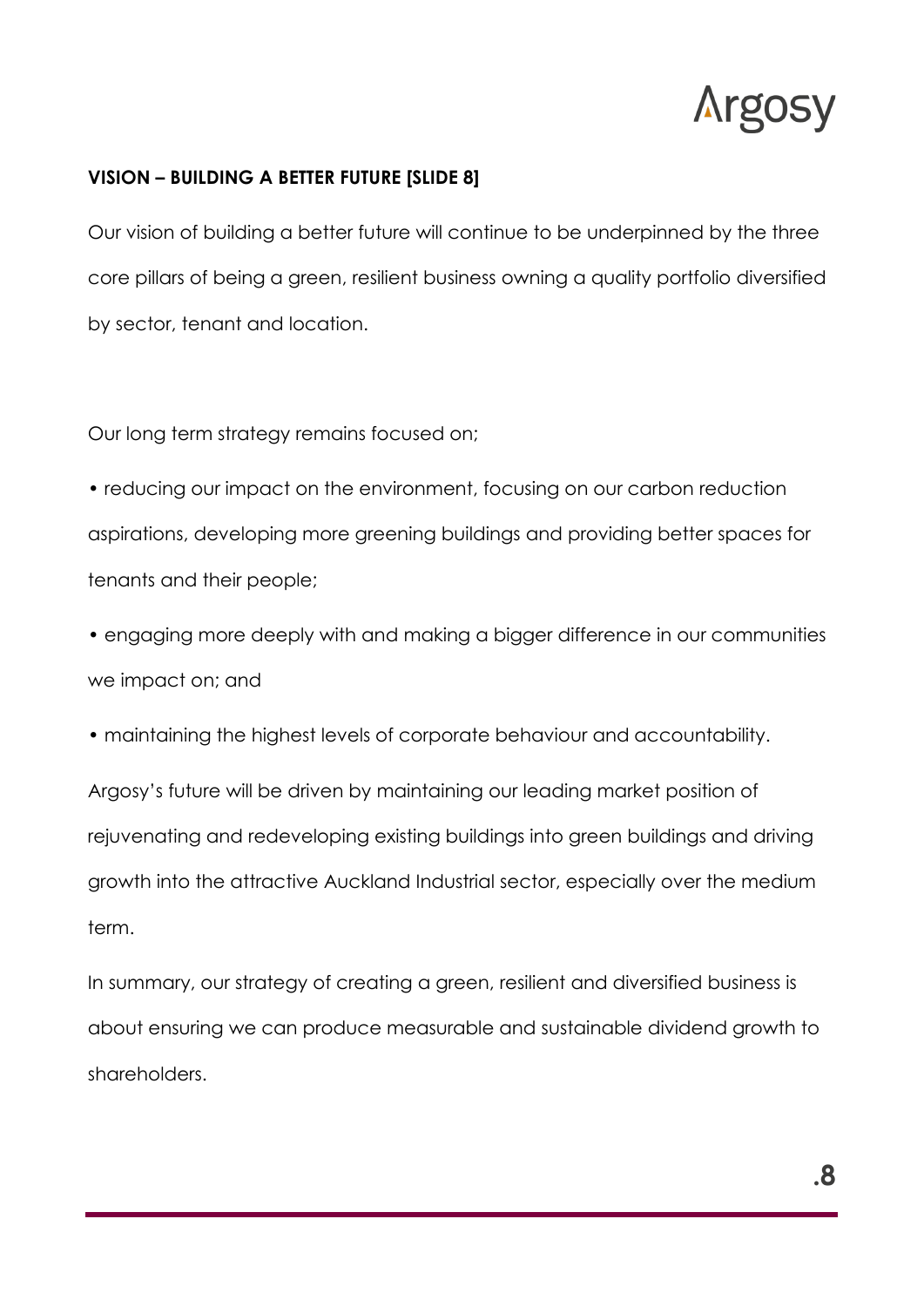

### **STAKEHOLDER ENGAGEMENT [SLIDE 9]**

For the year ending 31 March, Argosy implemented sustainability reporting in accordance with the Global Reporting Initiative, or GRI reporting principles. To identify the material topics of importance to a wide range of stakeholders, we engaged EY who undertook interviews with them. We believe this was a very valuable and important exercise.

As you can see here there are a range of environmental, social and governance areas which were raised as being material topics for stakeholders. We have taken the stakeholder feedback on board and we will now report our progress on these various issues moving forward.

### **FULL-YEAR DIVIDEND AND FIRST QUARTER ANNOUNCEMENT [SLIDE 10]**

The Board was pleased to announce a 2022 full-year cash dividend of 6.55 cents per share, an increase of 1.6% on the prior year.

Looking ahead, we do start FY23 with a portfolio in good shape and the business in a very sound capital position with solid foundations for this year and beyond.

We do recognise that with rising interest rates, inflation concerns and unfortunate events in Europe - there is a lot of global market volatility around that's having an impact on share prices.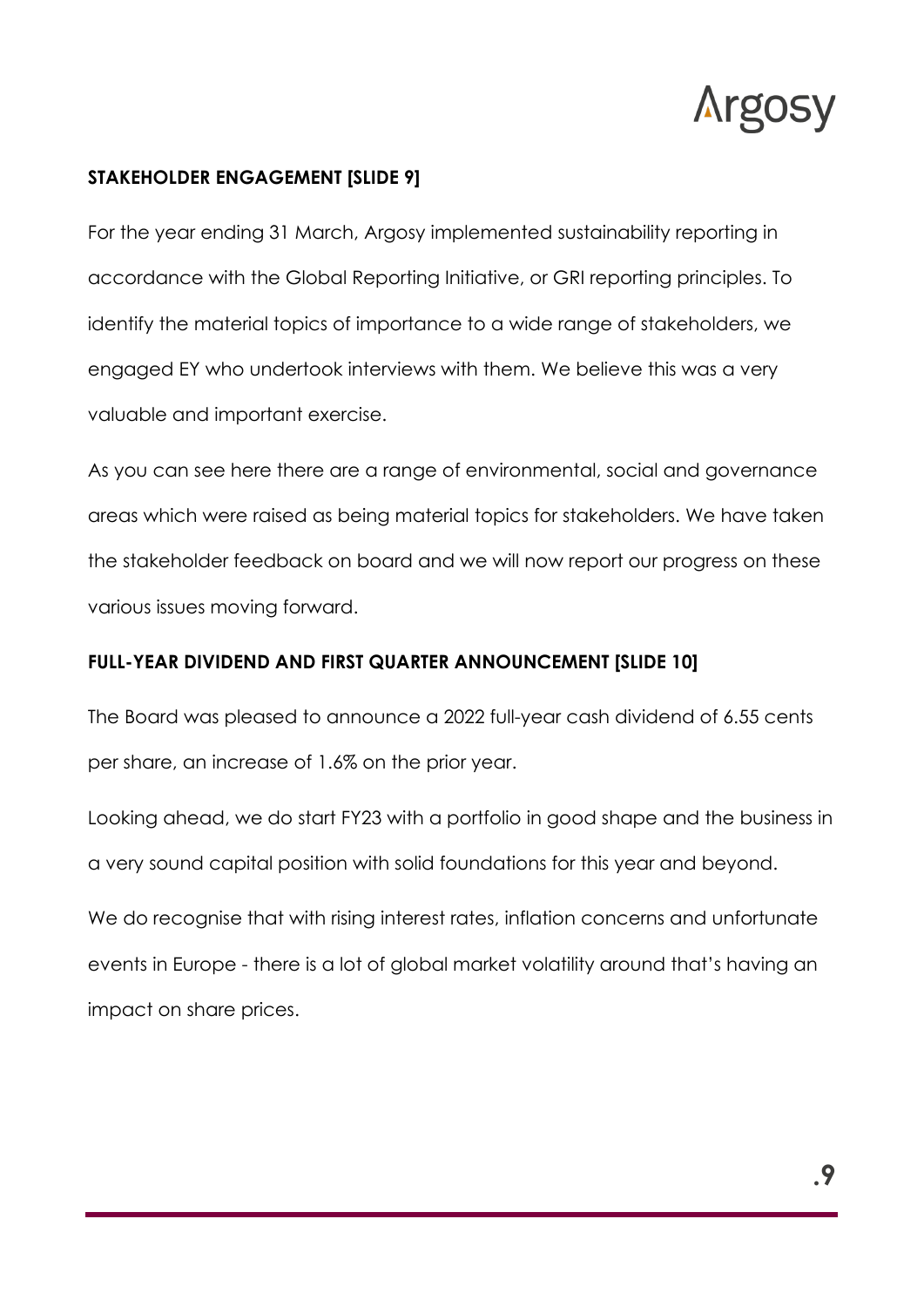

We remain very focused on delivering measured dividend growth to shareholders. Accordingly, based on current projections for the portfolio and subject to market conditions, the Board is pleased to reaffirm our expectations of a full year dividend of 6.65 cents per share for the 2023 financial year.

I'll now hand over to Peter who will take you through a review of the business.

-END-

#### **Peter Mence**

Chief Executive Officer Argosy Property Limited Telephone: 09 304 3411 Email: pmence@argosy.co.nz

#### **Dave Fraser**

Chief Financial Officer Argosy Property Limited Telephone: 09 304 3469 Email: dfraser@argosy.co.nz

#### **Stephen Freundlich**

Head of Corporate Communications & Investor Relations Argosy Property Limited Telephone: 09 304 3426 Email: sfreundlich@argosy.co.nz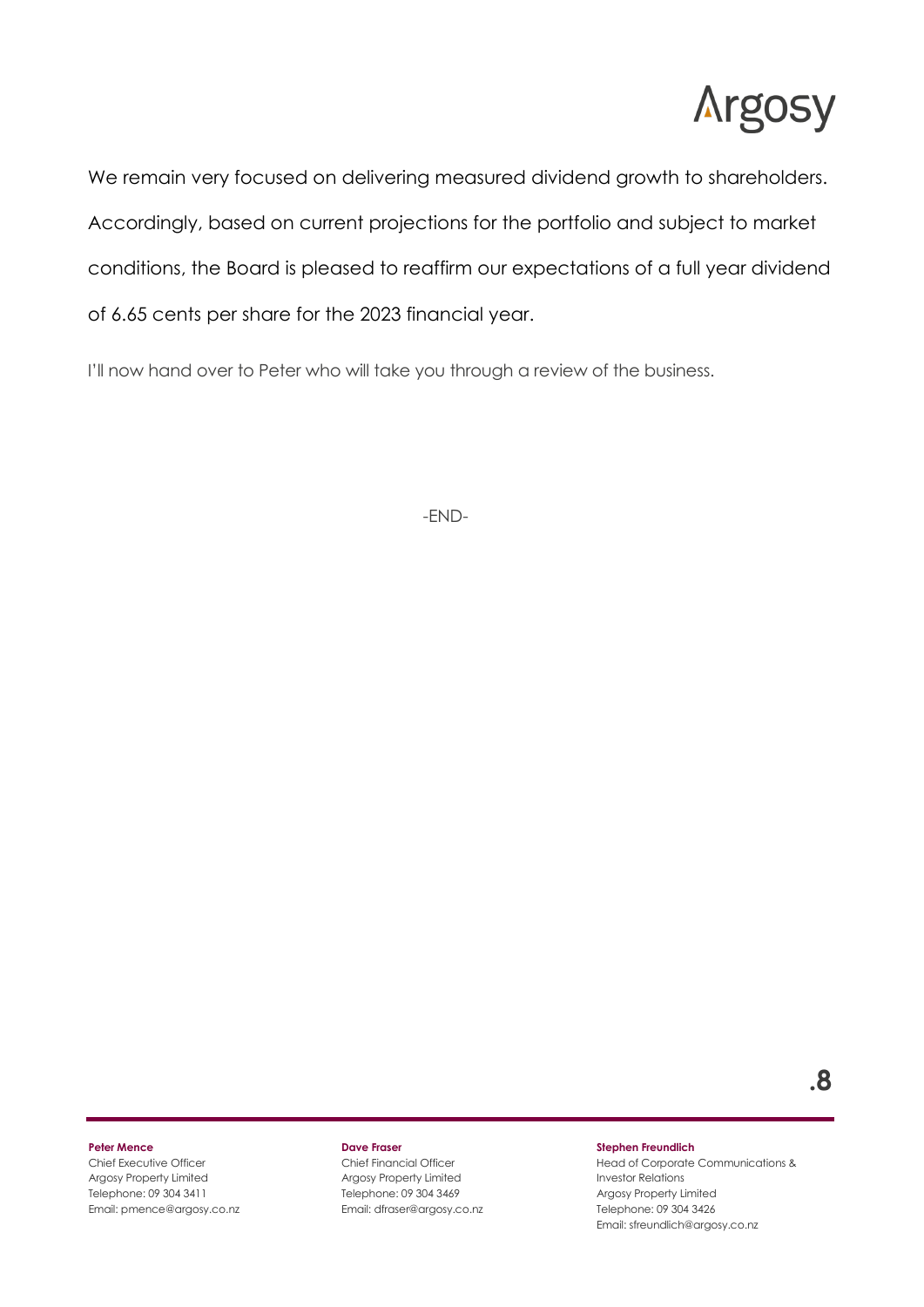

# 21.6.2022

# CHAIRMAN'S ADDRESS (PART 2)

#### **[SLIDE 25]**

Thank you Peter.

I will now open the meeting for questions about the Company's performance generally. Other issues can be addressed as General Business later in the meeting.

I would like to remind you that only Shareholders, proxy holders or Shareholder company representatives have a right to speak.

In addressing the Chair with questions would you please clearly state your name and advise whether you are a Shareholder, a proxy holder or a Shareholder company representative.

If you have a question, there are people here with cordless microphones in the aisles, please use these so we can all hear your question.

#### **Do I have any questions from the floor or virtual audience?**

#### QUESTIONS

As there are no further questions at this time, we will now consider the formal resolutions for the Meeting.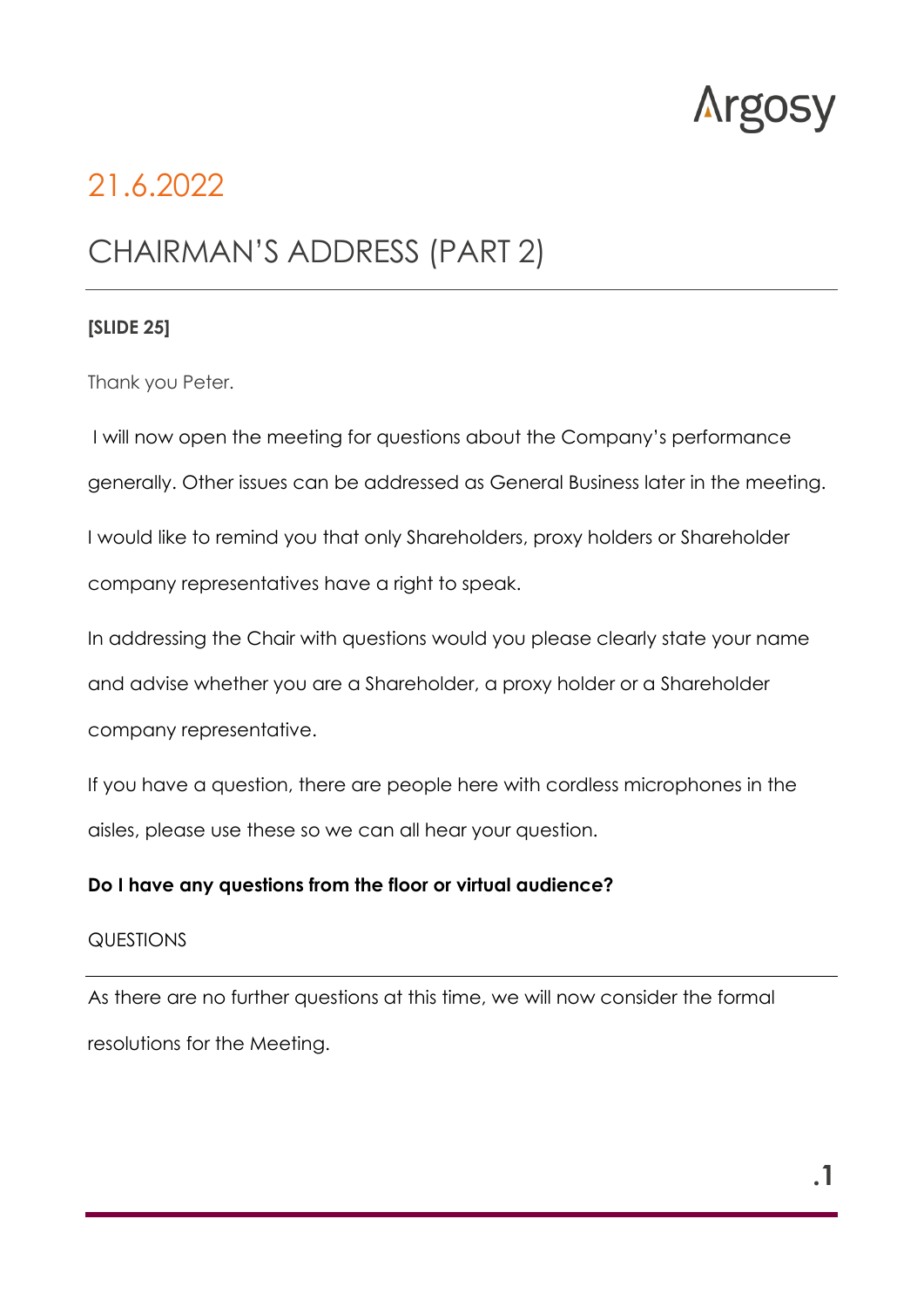

# **RESOLUTIONS [SLIDE 26]**

The resolutions for consideration today may only be voted on by Shareholders, either in person or virtually or by proxy, and proxy holders and Shareholder company representatives present.

As noted earlier I have been provided with a record of the valid proxies received. Proxies have been received in respect of 352, 475, 278 shares and these have been audited by Deloitte. There are 846, 723, 895 shares on issue.

# **RESOLUTION 1 [SLIDE 27]**

Resolution 1 proposes that Chris Gudgeon be elected as a Director.

Pursuant to Clause 24.6 of the Company's constitution and NZX Main Board Listing Rule 3.3.11, Chris retires by rotation. The Board confirms that Chris is an independent director and Chris has confirmed that he is available for election.

The Board supports Chris' election and believes Argosy benefits from his extensive property expertise and experience he brings to the Company.

*I will now ask Chris to say a few words (Chris approaches lecturn to speak – once finished - Jeff returns to lecturn)* 

# **Are there any questions on this resolution?**

I now put to vote the resolution that Chris Gudgeon is elected as a director of the Company.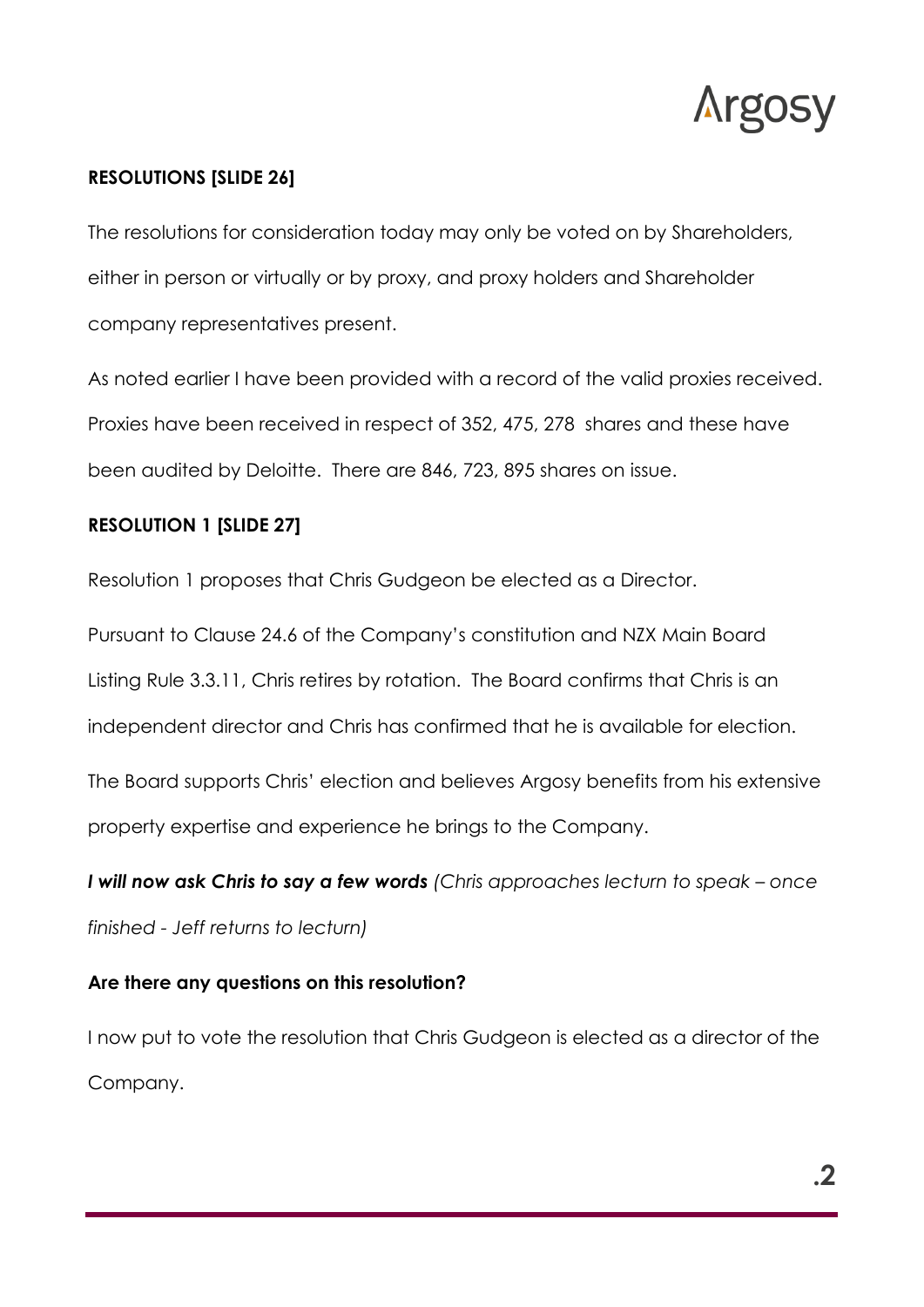

Voting on this resolution will be by poll. For those shareholders and proxy holders physically in attendance here, please tick the relevant box on your voting form.

For those shareholders and proxy holders attending virtually, please simply select your voting choice from the options shown on your screen.

# **Note: Pause for people to complete voting papers.**

Thank you, we will now move to the next resolution.

# **RESOLUTION 2 [SLIDE 28]**

Resolution 2 proposes that Mike Pohio be elected as a Director.

Pursuant to Clause 24.6 of the Company's constitution and NZX Main Board Listing

Rule 3.3.11, Mike retires by rotation. The Board confirms that Mike is an

independent director and Mike has confirmed that he is available for election.

The Board supports Mike's election and believes Argosy benefits from his extensive

property, infrastructure and governance expertise and experience he brings to the

Company.

*I will now ask Mike to say a few words (Mike approaches lecturn to speak – once finished – Jeff returns to lecturn)*

# **Are there any questions on this resolution?**

I now put to vote the resolution that Mike Pohio is elected as a director of the Company.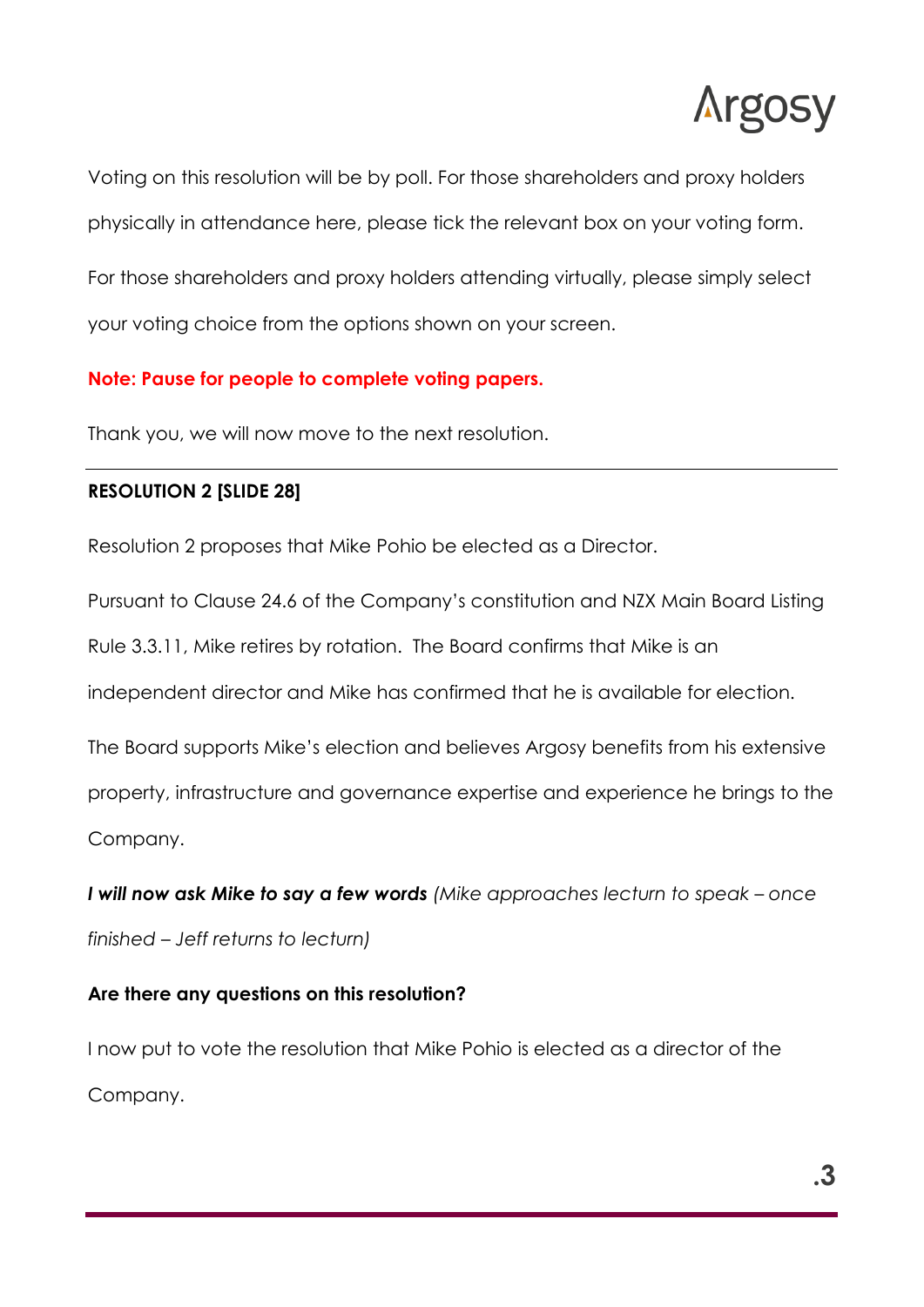

Voting on this resolution will be by poll. For those shareholders and proxy holders physically in attendance here, please tick the relevant box on your voting form.

For those shareholders and proxy holders attending virtually, please simply select your voting choice from the options shown on your screen.

## **Note: Pause for people to complete voting papers.**

Thank you, we will now move to the next resolution.

#### **RESOLUTION 3 [SLIDE 29]**

Resolution 3 seeks to authorise the Board to fix the auditor's fees and expenses.

Is there any discussion on this resolution?

Voting on this resolution will be by poll. For those shareholders and proxy holders physically in attendance here, please tick the relevant box on your voting form. For those shareholders and proxy holders attending virtually, please simply select your voting choice from the options shown on your screen.

**As this is the final resolution, the online voting system will close in approximately 30 seconds. Please ensure that you have cast a vote on all resolutions.**

Note: Pause for people to complete voting papers.

That completes voting on all resolutions, **online voting will now be closed** and I will now ask for the voting papers to be collected in the boxes being circulated.

#### **Note: Pause for voting papers to be collected.**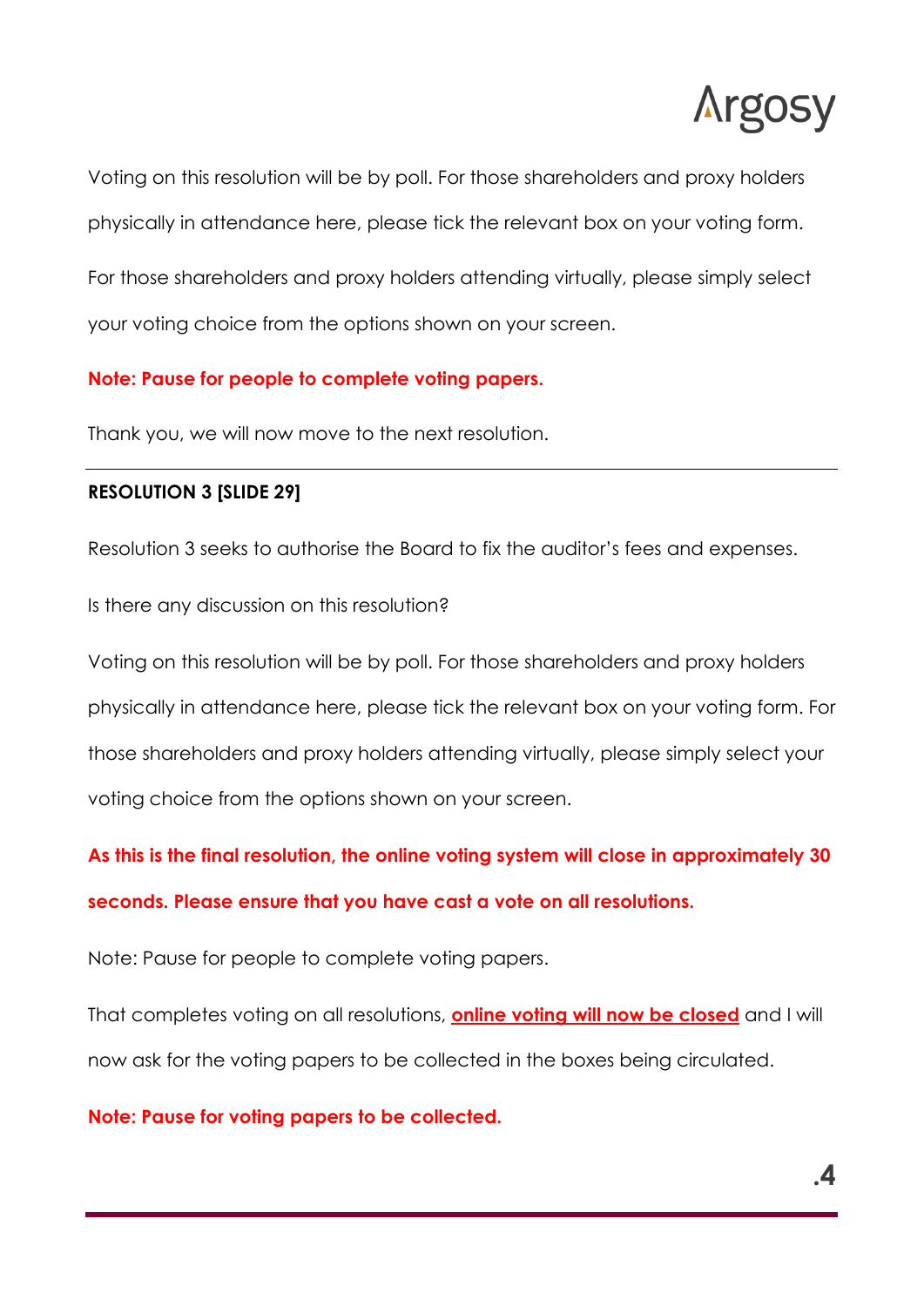

Due to the number of votes to be counted, the votes collected at this meeting and online will be added to the proxies already received and the results will be compiled by the registrar and scrutinised by the auditor. The results, once available, will be published on the Argosy website and provided to the NZX.

# **GENERAL BUSINESS [SLIDE 30]**

I now move on to the general business of the meeting and open the floor for questions or comments.

Again, I ask that in addressing the Chair with questions would you please clearly state your name and advise whether you are a Shareholder, a proxy holder or a Shareholder company representative.

For those shareholders online, if you wish to ask a question, select the question icon button on your computer, tablet or mobile phone, and then type and submit your question.

The question will then be sent to the Board to answer.

As I noted at the beginning of this meeting, we will try to get to as many of the questions as possible, but not all questions may be able to be answered during the meeting.

In this case, questions will be followed up via email after the meeting.